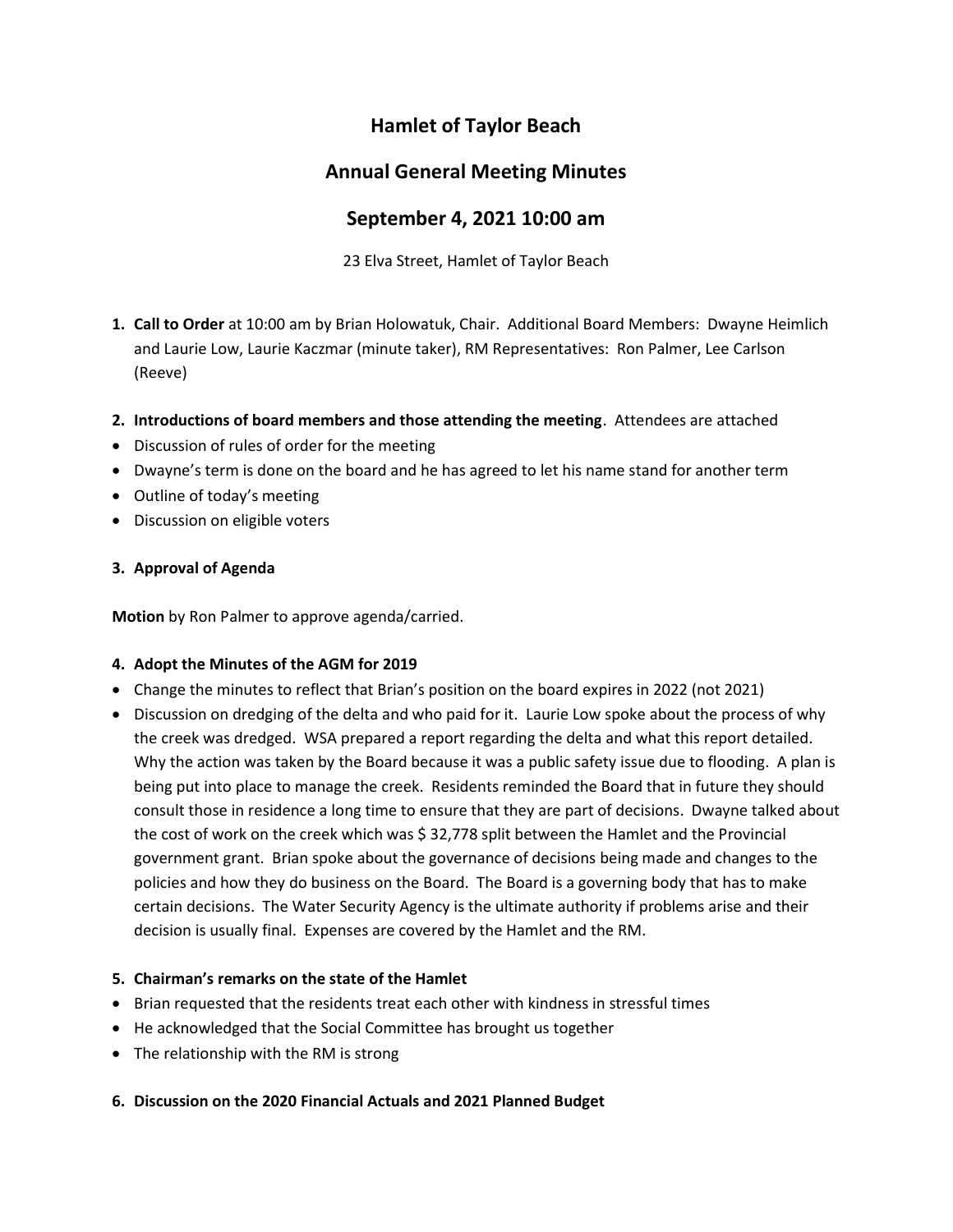- Dwayne reviewed the lower Mill Rate in recent years
- The Hamlet is in a strong financial position
- 2020 Discussion of the revenues by Dwayne. The Base tax flows 60-40 split generally (guideline). It goes to the RM and they distribute it accordingly. Discussion regarding vacant lot taxes.
- Why was dust control applied on Invercauld when it's not in our Hamlet? Brian confirmed that we are paying for it because we use that road for access to our Hamlet.
- 2020 Expenditures discussion by Dwayne
- Mill rate of 1.75 has gone down slowly in the last 4 years.
- 2021 Financial Review by Dwayne. Gift cards and who they are going to was presented. Just over \$1,000 spent. Discussion on a different method of payment. The Board likes the gift card method and most members support.
- Anyone who wants to participate in the environmental study that is now going on can. Revenues show that if a project occurs every year that funding is available for them.
- Expenditures. Laurie spoke about cold mix on Invercauld and Lakeview. The road base has never been prepared and we will continue to have problems on Invercauld if we don't improve the base. We will patch but the RM has no cold mix available. This will have to happen in the fall.
- Budget Allocated Costs. Reserve fund what are we doing about it? Balance is need. It is a good problem to have. The Hamlet has a 10 year Capital plan.
- 7. Environmental and Water Plan. Brian discussed the proposed work
- The budget is to be used to protect us from flooding
- The creek is a critical part of the risks to the Hamlet and must be managed
- Culverts are in place
- JD Mollnar is hired to do a study to see what needs to be done and what he has found is similar to other community's problems. Using the Sandy Beach study, we see many similarities. A LIDAR image was done and presented which shows where the dangers are. The consultant also looked at the Delta and problems associated with it. A meeting will be held and a discussion with the Hamlet will be held when more information has been prepared.

#### 8. Update on Projects and committees.

• Base Tax question from the 2016 AGM. Brian spoke on the 2016 motion to increase Base Taxes on vacant lots to \$250. The Base Tax should be \$100 but some residents said that they are paying \$250. Lee Carlson confirmed that a clarification from the RM will be made.

Motion by Barb Kelly that the current Hamlet Board coordinate with the RM administration to have the 2016 motion implemented going forward with a Base Tax of \$250 on vacant lots. Discussion by many residents pro/con. Vote by those present conducted with 13 in favour and 18 against implementation of the 2016 motion. Motion defeated.

• Potential Lagoon Project. Lee Carlson from the RM spoke regarding this. Lee described the communication with Lebret regarding use of the new lagoon which is 95% complete. Lebret is a 50%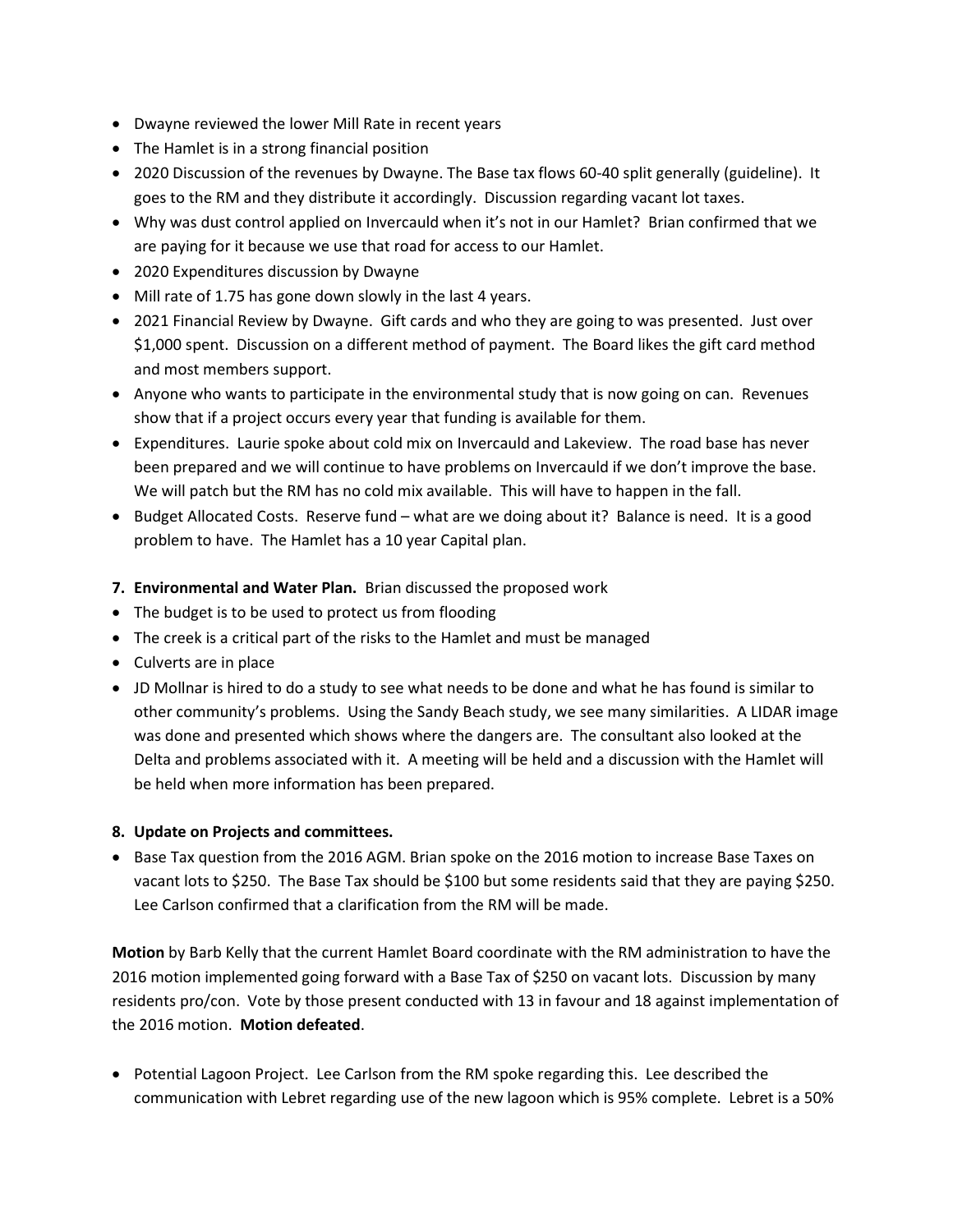partner with Star Blanket Cree First Nations also a 50% partner. They both have to agree to the use by Taylor Beach residents. The new system is state of the art. No final word has been confirmed.

- Taylor Street Paving. Laurie reviewed the project from 2020 where a lift of cold mix was applied to Taylor Street late in the fall. The cold mix has not cured as expected. The cause was determined to be that the mix contained more oil than typically used. The RM made repairs to the areas damaged by the grader over winter and then also applied additional sand to the areas to blot the excess oil. We believe that the results will be a good surface and the Hamlet Board and RM will continue to monitor. The project was over budget because additional areas were included from the initial estimates.
- The Hamlet recognized the members of the Social Committee and thanked them for their activities over 2020 and 2021. The cleanup day volunteers were recognized for their work for a successful clean up day. A resident suggestion for a children's play park and a basketball key has been made. The 2021 Fall Project Survey will include the playground structure as a potential project.
- Proposed road work on Lakeview. Brian spoke regarding this. Ongoing project regarding the improvement of the road base. Includes 100 yards of base gravel for new drainage plan improvements. Discussion on additional work will be included as survey questionnaire. Please participate in the survey.
- KLDC Development. What is the status of the agreement? What happened to the fund discussed in the terms of the agreement? Ron Palmer confirmed that an amount of \$17,000 has already been given to the Hamlet but the RM hasn't gotten anything. Lee confirmed that the RM is taking action with the developer and they still owe funds to the RM.
- Ron Palmer Motioned that the Hamlet Board members are indemnified \$50 for each meeting as they meet every 3 weeks. Discussion by residents. How many meetings a year? Max of 12 meetings per year is reasonable. The Board purchased a Zoom membership in 2021. A resident suggested that Ron amend the motion to limit it to 12 meetings a year. Ron declined to amend the motion. Brian and Board members didn't accept the motion. No vote.
- Barb Kelly Motioned that each member of the Hamlet Board receives a gift card for \$100. Brian and the Board Members denied the motion. No Vote.
- Norm Johner reminded the Board that the road leading to the recycling bin location encroaches on the recently sold lot adjacent. Brian will talk to the property owners to plan a solution.
- 9. Election of Board Member. Call for further nominations. Dwayne had been nominated by Brian. No further nominations received from the floor. Dwayne confirmed as Board Member by acclamation with his appointment being retroactive to 2020.

#### 10.Board Member Announcement – Dwayne Heimlich

11.Date for 2022 AGM May 14, 2022 at 10:00 am with a location to be determined.

12. Other item - A resident requested that signs be installed at the point to warn people not to swim there. Brian confirmed that this issue would be discussed at the next Board Meeting.